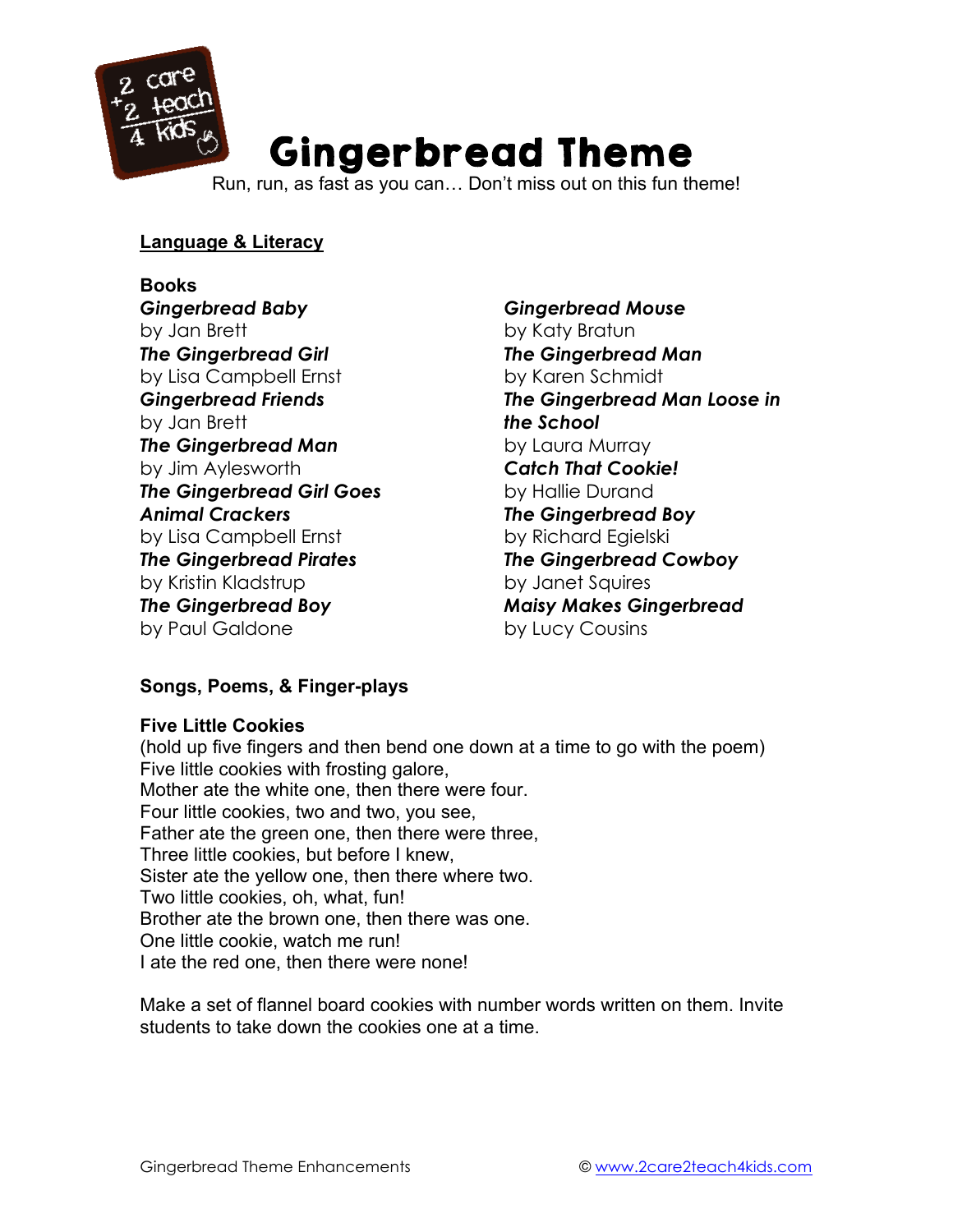#### **Activities**

**Gingerbread Man Flannel Board-** Create flannel board pieces of the story of the original Gingerbread man story, use them to narrate the story top the kids, later allow them to use the pieces to retell the story. Don't forget the ever-famous line... "Run, run as fast as you can, you can't catch me I 'm the gingerbread man!"

**Gingerbread Story Starter**- Print a copy of the **Gingerbread Activity Cards** from the **Theme Enhancement Page**. Invite the children to choose cards as you create a story together. Write the story on chart paper and post it in the classroom.

#### **Math & Number Concepts**

**Gingerbread Man Counting-** Use disposable cookie sheets or just pieces of foil cut in the shape of a cookie sheet. Label each sheet with a number; provide enough gingerbread man shapes cut from construction paper (school supply stores often sell popular shapes like this precut) that the children can practice placing the correct number of cookies on each sheet.

**Gingerbread Person Matching Cards-** Make a set of gingerbread matching cards by decorating pairs of gingerbread shapes the same.

# **Art**

**Decorate a Gingerbread Boy/Girl/House-** Cut desired shapes from a heavy brown construction paper. Let the children decorate them any way they wish by gluing on different candies, like gum drops, red hot candies, peppermints, M&M's, etc. Encourage the children to add "frosting" details with glitter glue pens!

**Gingerbread People Finger-paint**- Provide chocolate pudding or brown fingerpaint and large gingerbread shapes cut from finger-paint paper. Encourage the children to finger-paint on large cut outs of a gingerbread boy with chocolate pudding!

**Colorful Gingerbread People-** Hang gingerbread person shapes on the easel with bingo daubers or paint daubers for the children to decorate with.

#### **Dramatic Play**

Add some baking accessories to the kitchen play area. Cookie sheets, cookie cutters, spatulas, aprons, rolling pins, and fake cookies cut from felt, fun foam, or construction paper would be great!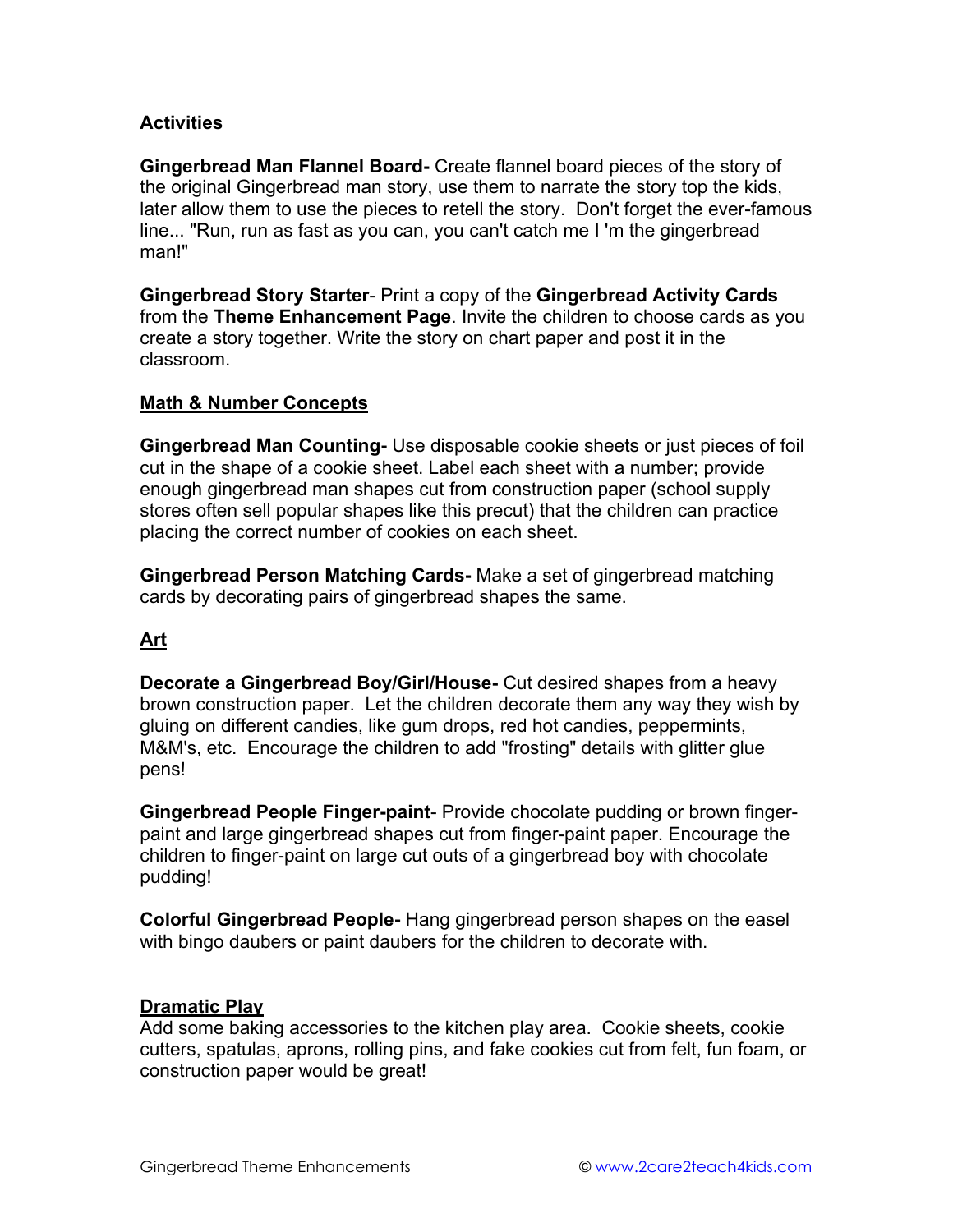## **Music & Movement**

Try this music and movement activity; it is similar to going on a bear hunt. You lead the children around the room acting out the different places you must go through to try and catch the gingerbread man.

#### *Can You Catch the Gingerbread Man?*

There was once a little gingerbread man,

He would always say, "Catch me if you can!"

Where he was running to

no one ever knew,

But they tried to catch him and you can too!

First he jumped down on the floor, (everyone jumps in place)

Then he went right out the door. (open a door and walk though)

On a bumpy path that led to town, (walk like it is really bumpy)

Where there were people all around. (look around like you are surrounded)

Then he ran down a curvy trail, (walk around the room in a curvy line)

To the river and the Foxes tail. (jump like you are getting on the foxes tail) Now don't let that gingerbread boy get away, (put your hands out like you are

trying to catch him)

Grab him quickly before the Fox has his way. (make a grabbing action like you have the gingerbread man in your hands)

Oh he smells so good and yummy! (rub your tummy)

I'd like to have him in my tummy! (Pretend to eat him up! Then brush the crumbs off your hands.)

# **Science & Sensory**

Ginger spiced play-dough is a great fun for pretending to make cookies! Make some brown play-dough add some ginger spices to it, maybe even some cinnamon and nutmeg too! Provide gingerbread man & woman cookie cutters, rolling pins, and even a cookie sheet or two!

#### **Blocks & Building**

Have the kids create their own gingerbread house with blocks!

#### **Technology**

Star Fall- Create a gingerbread person book http://www.starfall.com/n/holiday/gingerbread/load.htm?f&n=main

Check out the 2care2teach4kids YouTube channel for an entire playlist of Gingerbread Themed videos and stories. https://www.youtube.com/watch?v=xOTU3w6zq0I&list=PLezMmnV83mD0rpTN6U2jN6N3HLwZIe LA0

#### **Cooking & Snacks**

**Gingerbread Houses-** Kids can construct a simple gingerbread house with some graham crackers, frosting and a few pieces of candy.